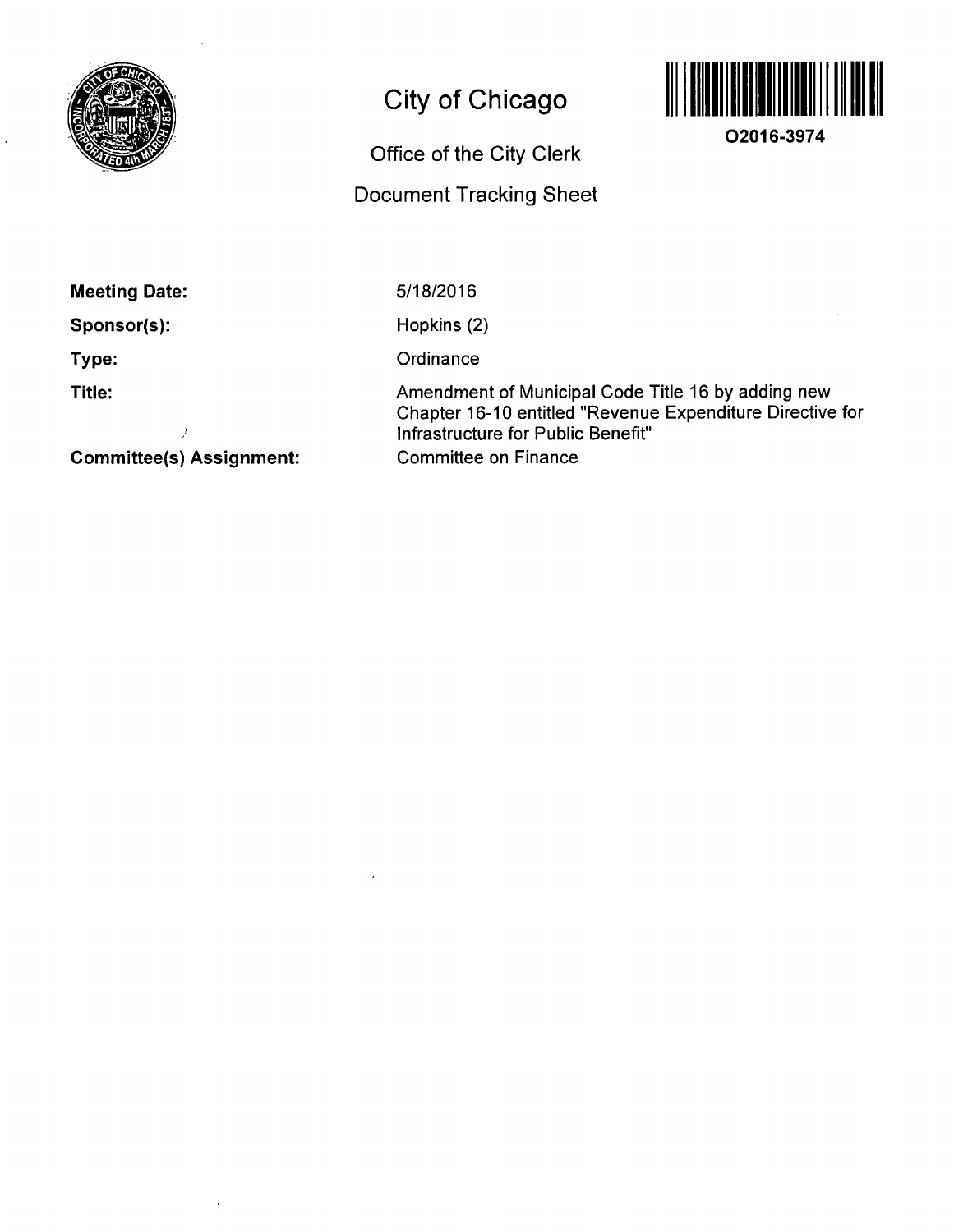COMMITTEE ON FINANCE

#### **ORDINANCE**

### BE IT ORDAINED BY THE CITY COUNCIL OF THE CITY OF CHICAGO:

## SECTION 1.

16-10-010 Title. This chapter shall be known and cited as the "Revenue Expenditure Directive for Infrastructure for Public Benefit."

16-10-020 Intent. Since 1988 and 1990, the properties within the Designated Area have been reserved for the preservation of industry and manufacturing, and the City has not invested in infrastructure within the Designated Area to stimulate use of the Designated Area by mixed uses, offices, or residential uses. It is the express legislative intention of this chapter to insure development of Infrastructure for Public Benefit and to mitigate burdens on public infrastructure systems that will likely result from redevelopment of the Designated Area.

16-10- 030 Purpose. This chapter is adopted for the following purpose:

- a) To promote and protect health, safety, comfort, convenience, and the general welfare;
- b) To allocate revenue for investment in infrastructure that will benefit the public;
- c) To reduce traffic gridlock;
- d) To promote continuous traffic movement;
- e) To promote improved public transportation access;
- f) To promote pedestrian and bike movement;
- g) To leverage for the benefit of the public all investment of revenue created by redevelopment within the Designated Area; and
- h) To define and limit the powers and duties of the administrative body and officers as provided herein.

16-10-040 Definitions.

- a) Designated Area. "Designated Area" shall mean the property located in and within 3,500 feet of the Clybourn Planned Manufacturing District, as defined as of the date of introduction of this ordinance.
- b) Infrastructure for Public Benefit. "Infrastructure for Public Benefit" shall mean improvements for public benefit to promote and provide access to, from, and through the Designated Area; to improve access to and use of the Chicago River; and to create plazas and usable open spaces within the Designated Area. Infrastructure is for public benefit only if it will be available for use and enjoyment by the public, not just property owners and occupants. Representative examples of Infrastructure for Public Benefit include but are not limited to the following types of improvements: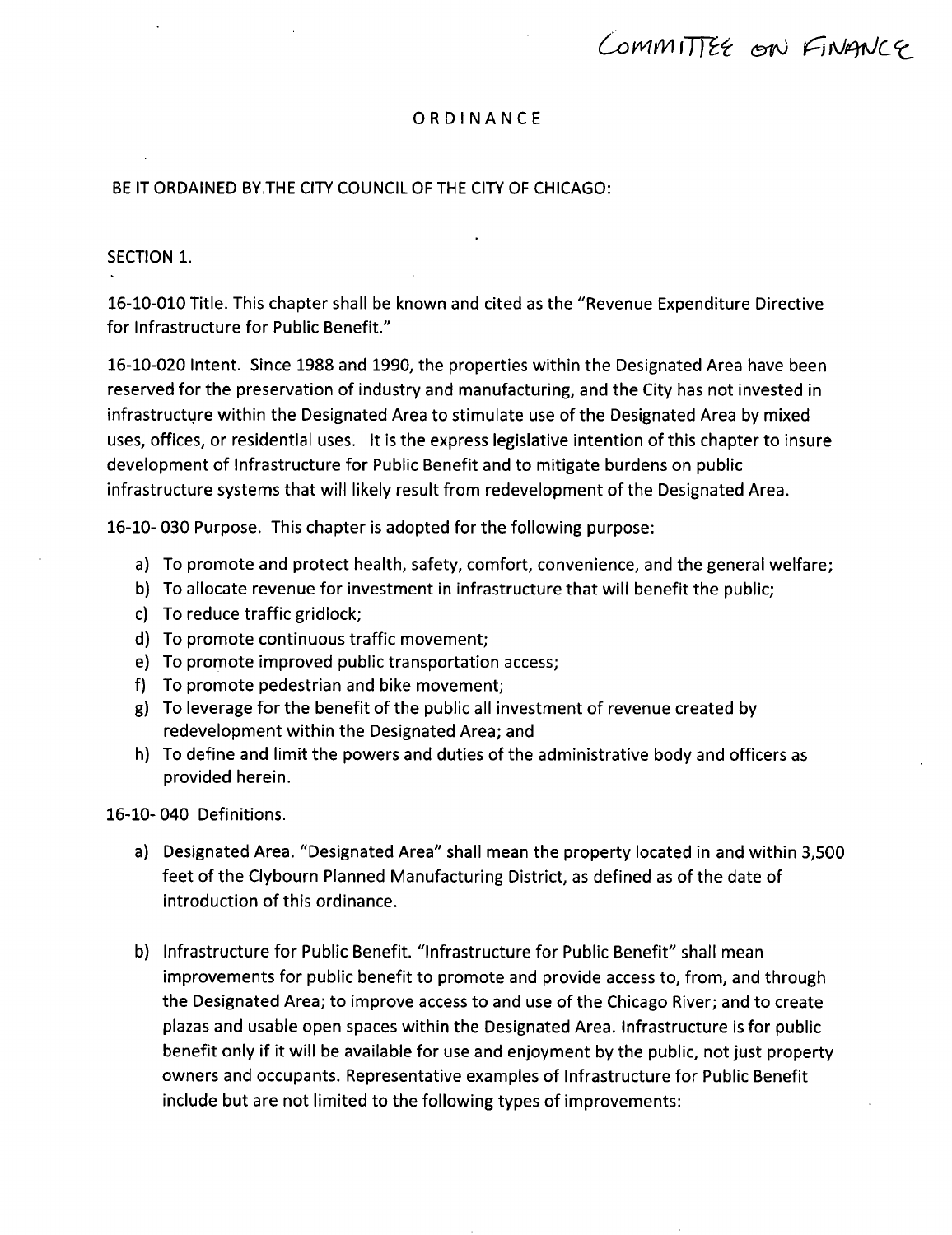$\label{eq:2.1} \frac{1}{\sqrt{2}}\sum_{i=1}^n\frac{1}{\sqrt{2}}\sum_{j=1}^n\frac{1}{\sqrt{2}}\sum_{j=1}^n\frac{1}{\sqrt{2}}\sum_{j=1}^n\frac{1}{\sqrt{2}}\sum_{j=1}^n\frac{1}{\sqrt{2}}\sum_{j=1}^n\frac{1}{\sqrt{2}}\sum_{j=1}^n\frac{1}{\sqrt{2}}\sum_{j=1}^n\frac{1}{\sqrt{2}}\sum_{j=1}^n\frac{1}{\sqrt{2}}\sum_{j=1}^n\frac{1}{\sqrt{2}}\sum_{j=1}^n\frac$ 

 $\frac{1}{2} \sum_{i=1}^n \frac{1}{2} \sum_{j=1}^n \frac{1}{2} \sum_{j=1}^n \frac{1}{2} \sum_{j=1}^n \frac{1}{2} \sum_{j=1}^n \frac{1}{2} \sum_{j=1}^n \frac{1}{2} \sum_{j=1}^n \frac{1}{2} \sum_{j=1}^n \frac{1}{2} \sum_{j=1}^n \frac{1}{2} \sum_{j=1}^n \frac{1}{2} \sum_{j=1}^n \frac{1}{2} \sum_{j=1}^n \frac{1}{2} \sum_{j=1}^n \frac{1}{2} \sum_{j=$ 

 $\label{eq:2.1} \frac{1}{2} \sum_{i=1}^n \frac{1}{2} \sum_{j=1}^n \frac{1}{2} \sum_{j=1}^n \frac{1}{2} \sum_{j=1}^n \frac{1}{2} \sum_{j=1}^n \frac{1}{2} \sum_{j=1}^n \frac{1}{2} \sum_{j=1}^n \frac{1}{2} \sum_{j=1}^n \frac{1}{2} \sum_{j=1}^n \frac{1}{2} \sum_{j=1}^n \frac{1}{2} \sum_{j=1}^n \frac{1}{2} \sum_{j=1}^n \frac{1}{2} \sum_{j=1}^n \frac{$ 

 $\Delta \sim 10^{11}$  m  $^{-1}$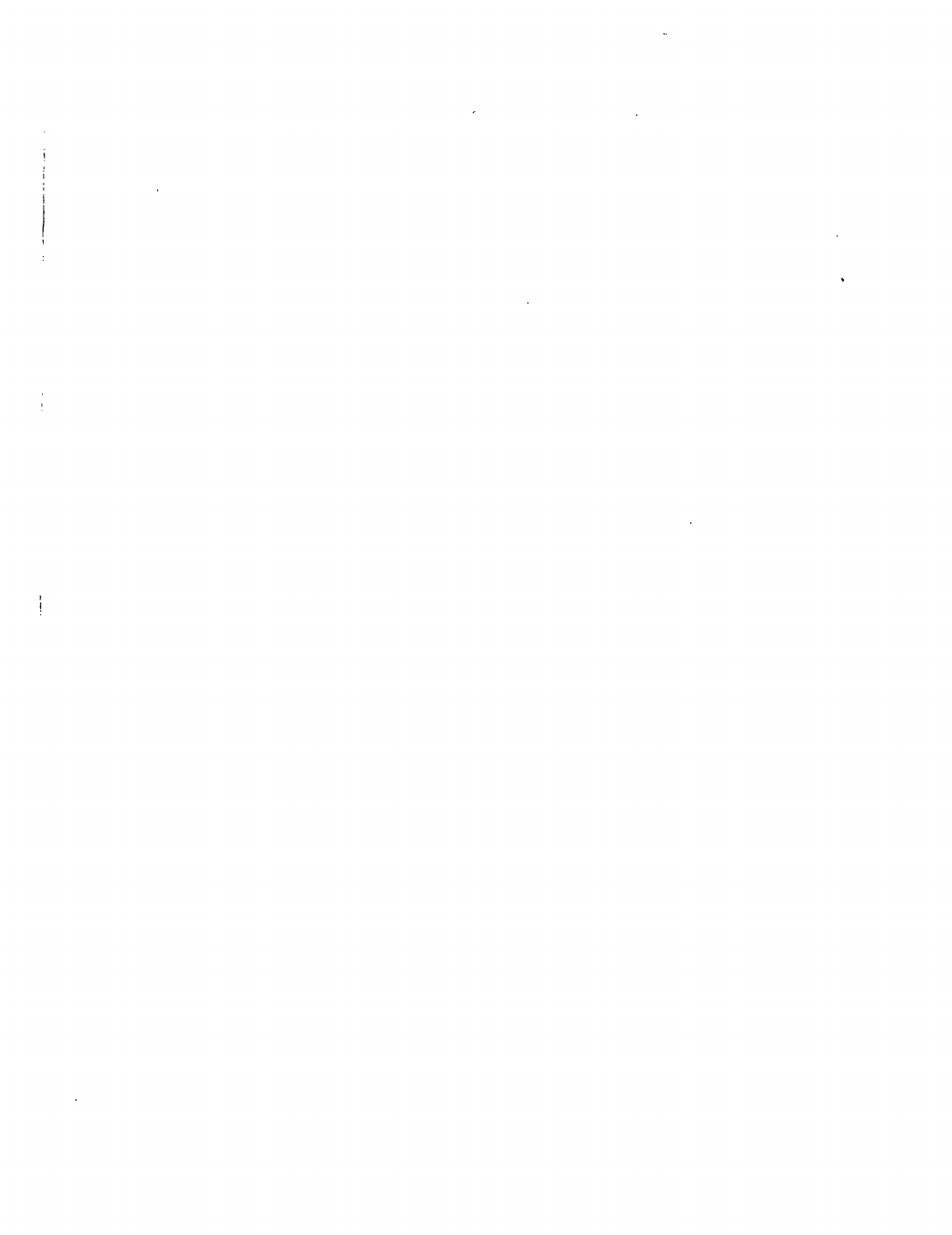- 1) traffic management systems;
- 2) public transit facilities;
- 3) public transit connections and pathways;
- 4) bridges;
- 5) roadways;
- 6) sidewalks;
- 7) interconnected pathways;
- 8) landscaped open spaces;
- 9) facilities to improve connections to and use of the Chicago River for recreational purposes; and
- 10) other infrastructure improvements that enhance the usability and interconnectedness of properties in the Designated Area.
- c) Revenue. "Revenue" shall mean all new money payable to the City which may be generated by redevelopment. Sources include any and all money other than real estate taxes sent to the general fund and business license fees. Representative examples of Revenue include but are not limited to all existing, new, and proposed: tax increment finance district special funds; impact fees; developer fees; Neighborhood Opportunity Fund payments, if any; special service area collections; and new real estate tax assessments that are not otherwise applicable to similarly situated properties in other areas of the City.

16-10- 050 Location and Applicability. The restrictions on Revenue shall apply to properties that are located within the Designated Area.

16-10- 060 Limitations. No less than ninety percent (90%) of the Revenue shall be allocated for use in planning, designing, constructing, and financing Infrastructure for Public Benefit within the Designated Area. Revenue shall not be transferred for use for purposes other than Infrastructure for Public Benefit within the Designated Area until the purposes of this ordinance have been achieved, or a plan for financing and constructing Infrastructure for Public Benefit within the Designated Area has been adopted by the Chicago City Council.

16-10-080 Administration. The Department of Planning and Development shall keep an accounting of all Revenue, regardless of the location of the fund into which Revenue is Deposited.

16-10-081. Private Land. Any expenditure of Revenue for Infrastructure for Public Benefit within the Designated Area on private land in an amount in excess of \$100,000 shall require city council approval. The Department of Planning and Development may disburse individual grants in the amount of \$100,000 or less through procedures to be established by rule, subject to periodic city council authorization of program funding limits. The selection of projects for grants